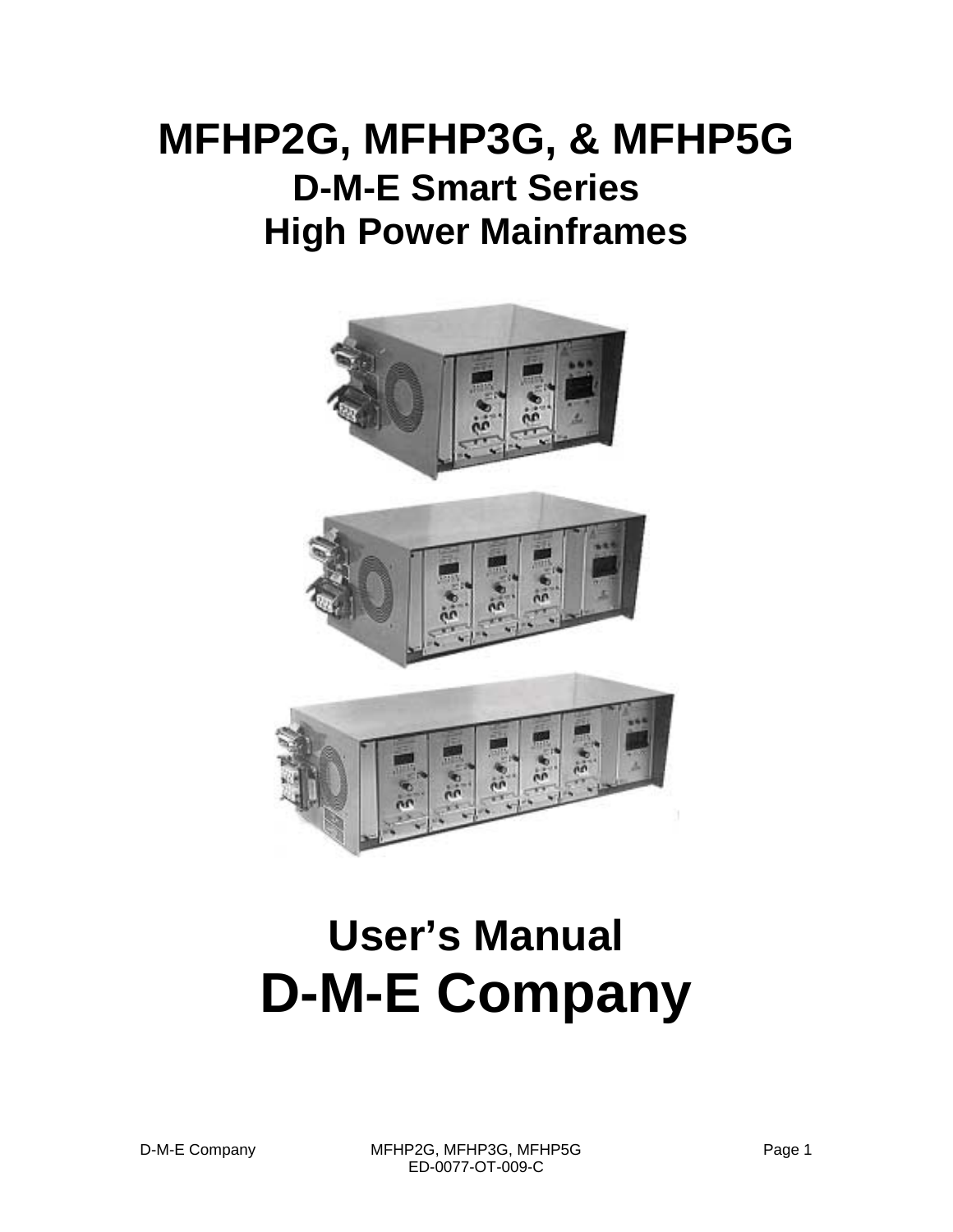Copyright © D-M-E Company 1999. All rights reserved.

D-M-E Company products are covered by USA and foreign patents, issued and pending. Information in this publication supersedes that in all previously published material. Specifications and any changes are reserved.

Printed in the United States of America

**D-M-E Company 29111 Stephenson Highway Madison Heights, MI 48071**

D-M-E Company and D-M-E are registered trademarks of D-M-E Company.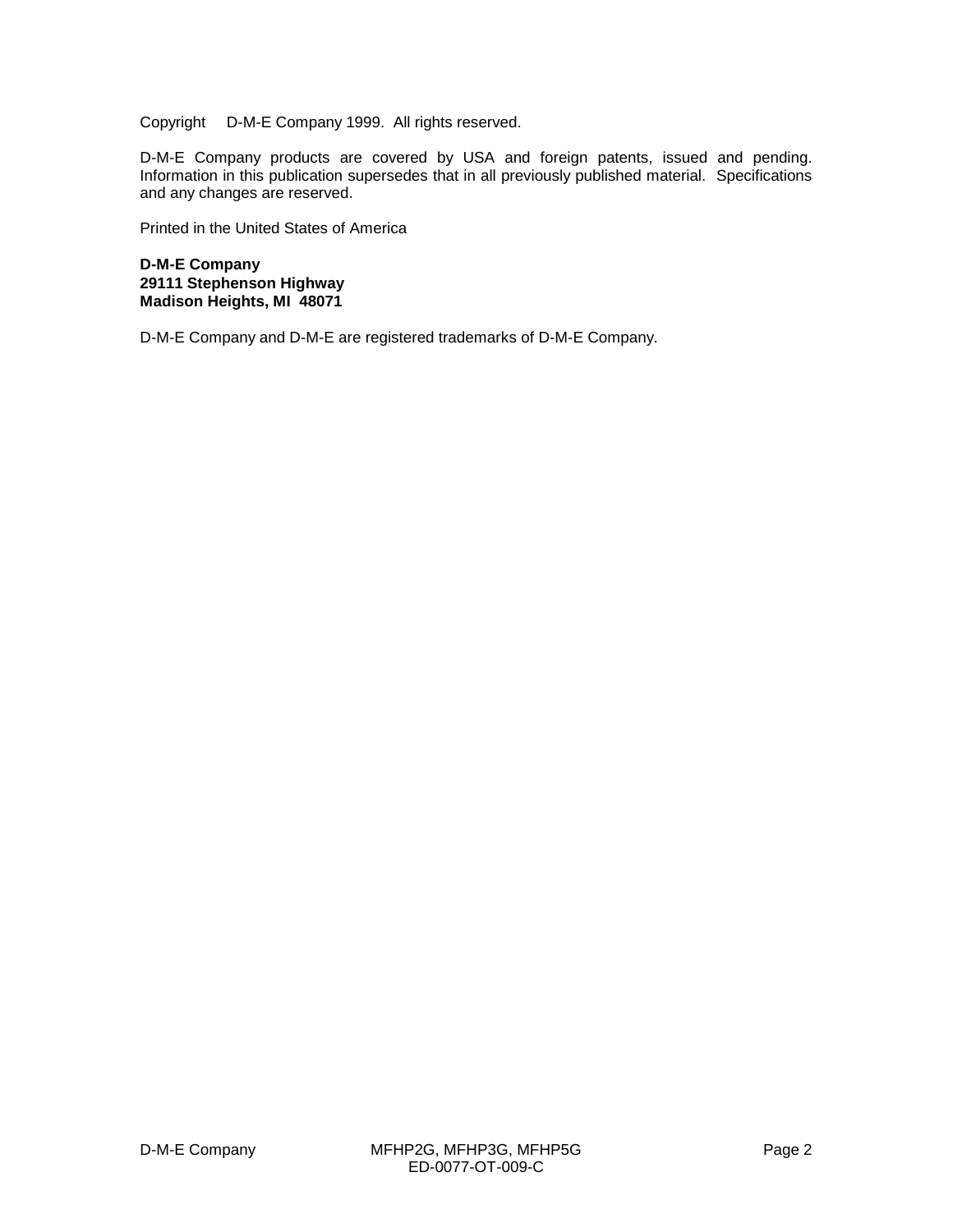#### **WARRANTY**

D-M-E Company warrants that this product will be free from defects in materials and workmanship for a period of one (1) year from the date of shipment. If any such product proves defective during this warranty period, D-M-E Company, at its option, either will repair the defective product without charge for parts and labor, or will provide a replacement in exchange for the defective product.

This warranty shall not apply to any defect, failure or damage caused by improper use or improper or inadequate maintenance and care. D-M-E Company shall not be obligated to furnish service under this warranty a) to repair damage resulting from attempts by personnel other than D-M-E Company representatives to repair or service the product; b) to repair damage resulting from improper use or connection to incompatible equipment; or c) to service a product that has been modified or integrated with other products when the effect of such modification or integration increases the time or difficulty of servicing the product, or when such modification impairs safe use of the product.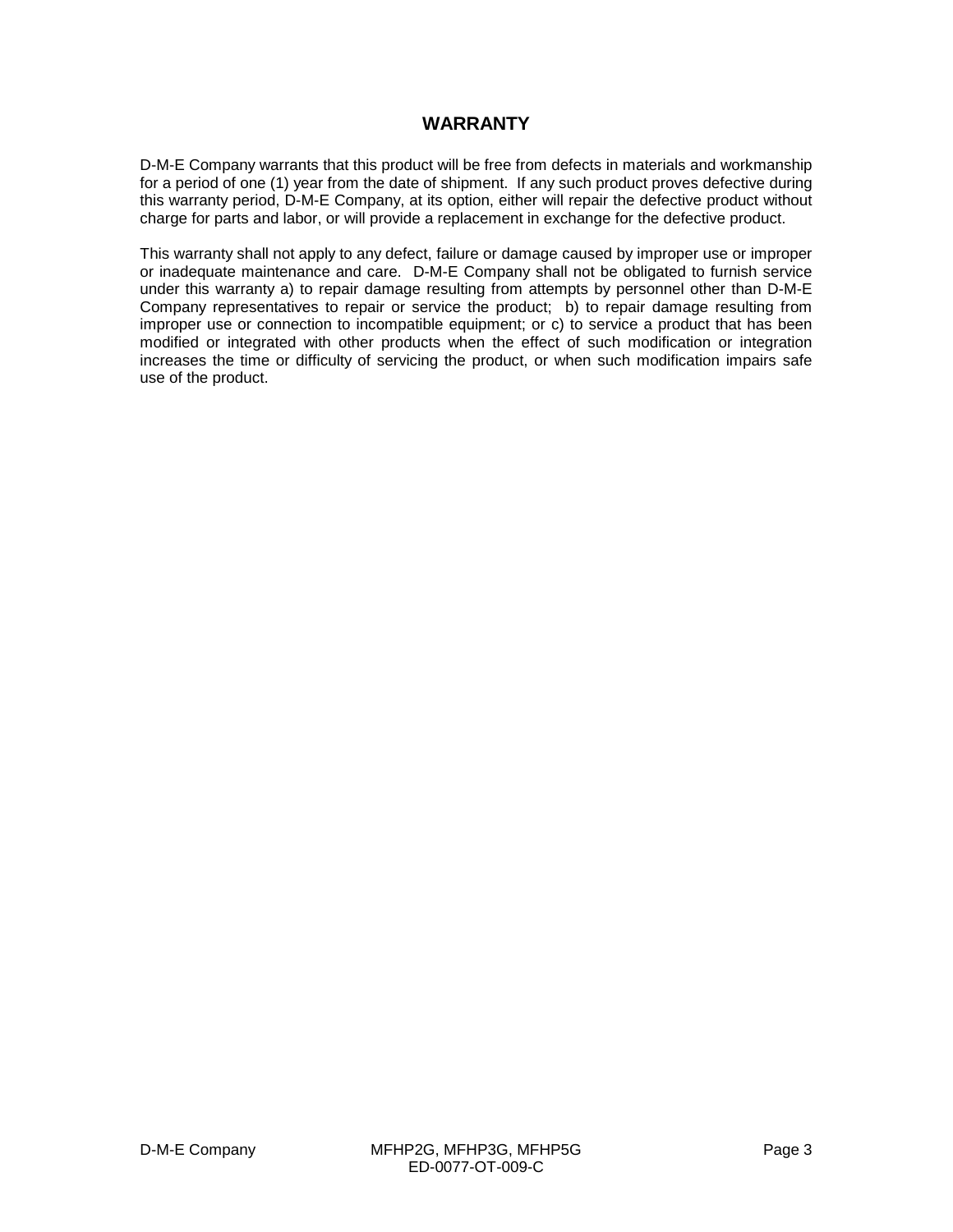#### **SAFETY**

D-M-E Company products have been designed to be safe and simple to operate. As with any electronic equipment, you must observe standard safety procedures to protect both yourself and the equipment.

#### **To Prevent Injuries:**

- To avoid electrical shock or fire hazard, do not apply voltage to a terminal that exceeds the range specified for that terminal.
- To avoid mechanical injury, electrical shock or fire hazard, do not operate this product with covers or panels removed.
- To avoid electrical shock or fire hazard, do not operate this product when wet.
- To avoid injury or fire hazard, do not operate this product in an explosive atmosphere.

#### **To Prevent Product Damage:**

- Do not operate this product from a power source that applies more than the voltages specified.
- Make sure the wiring configuration of the product is compatible with that of the power source prior to application of power. (The product may be configured for single phase, 3 phase delta, 3 phase wye/star and other types of configurations).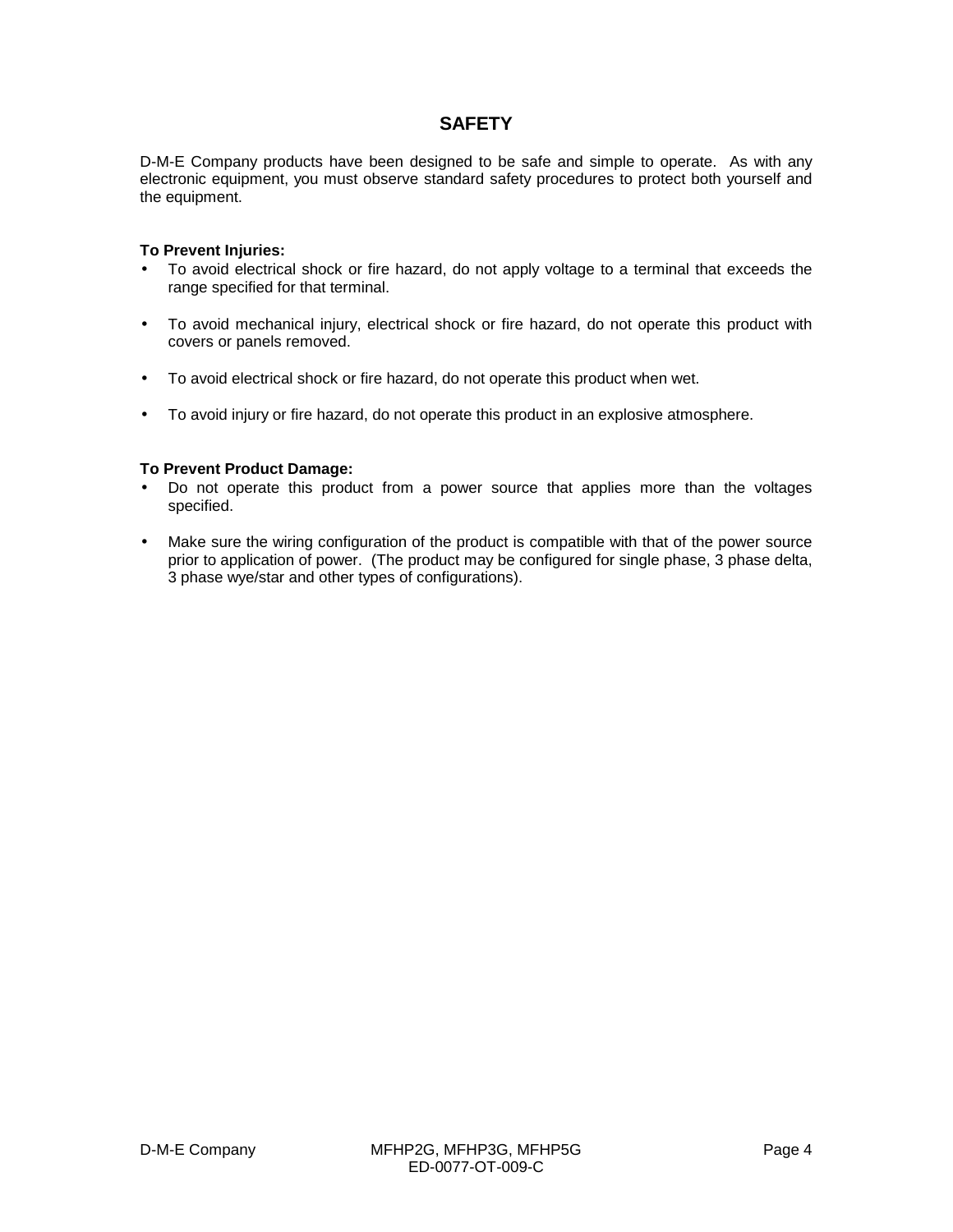## **D-M-E Smart Series Mainframes**

### **MFHP2G, MFHP3G, MFHP5G**

#### **GENERAL DESCRIPTION**

This manual describes the installation, operation, servicing and safety procedures for the D-M-E Smart Series Mainframe.

The D-M-E Smart Series Mainframe is designed as a closed-loop power distribution and temperature controlling system. When it is used in conjunction with D-M-E temperature controls, this system provides the user with premier temperature control capabilities. D-M-E offers several different types of temperature control modules to satisfy every budget. These types of temperature controls provide the operator with superb operator interface, ease of use, and simplicity.

The power output connector and the thermocouple input connector, located on the left side of the unit, are designed to maximize the power output capabilities of this temperature control system. It is designed to deliver 30 amps of current, which will support the needs of most situations.



**Figure 1 - Thermocouple Connector (Top) & Power Connector (Bottom)**

This unit also has built-in cooling fans, a circuit breaker and power input terminal block (see figure 5), making interface easy. Neon indicators illuminate advising that power is on (see figure 7).

#### **FEATURES**

Each mainframe is constructed with heavyduty steel framework and includes a built-in cooling fan, connectors for control modules, multi-pin power output connector, and a multi-pin thermocouple input connector for interfacing with your mold. Interfacing is accomplished through a power output cable and a thermocouple input cable for each frame. D-M-E can also supply special temperature control systems to meet your special requirements.

Mainframes can be equipped with a communications strip that allow temperature control modules to communicate with a TAS-05-02 or a CIM-01-02 module. This communication strip employs a serial communications link which is used to receive and transmit data between the temperature control modules and various accessory modules. This communications link can also interface with molding machines that support SPI protocol for control and monitoring purposes via the CIM-01-02 module. This communication feature is accomplished through a communications motherboard (strip) which is mounted on the mainframe connector mounting plate just above the edge card connectors. Although the features and communications capability will be continually added to and upgraded, the communications scheme and hardware will remain constant. This communications strip is optionally installed at the factory. Notice that each zone in the mainframe has its own discrete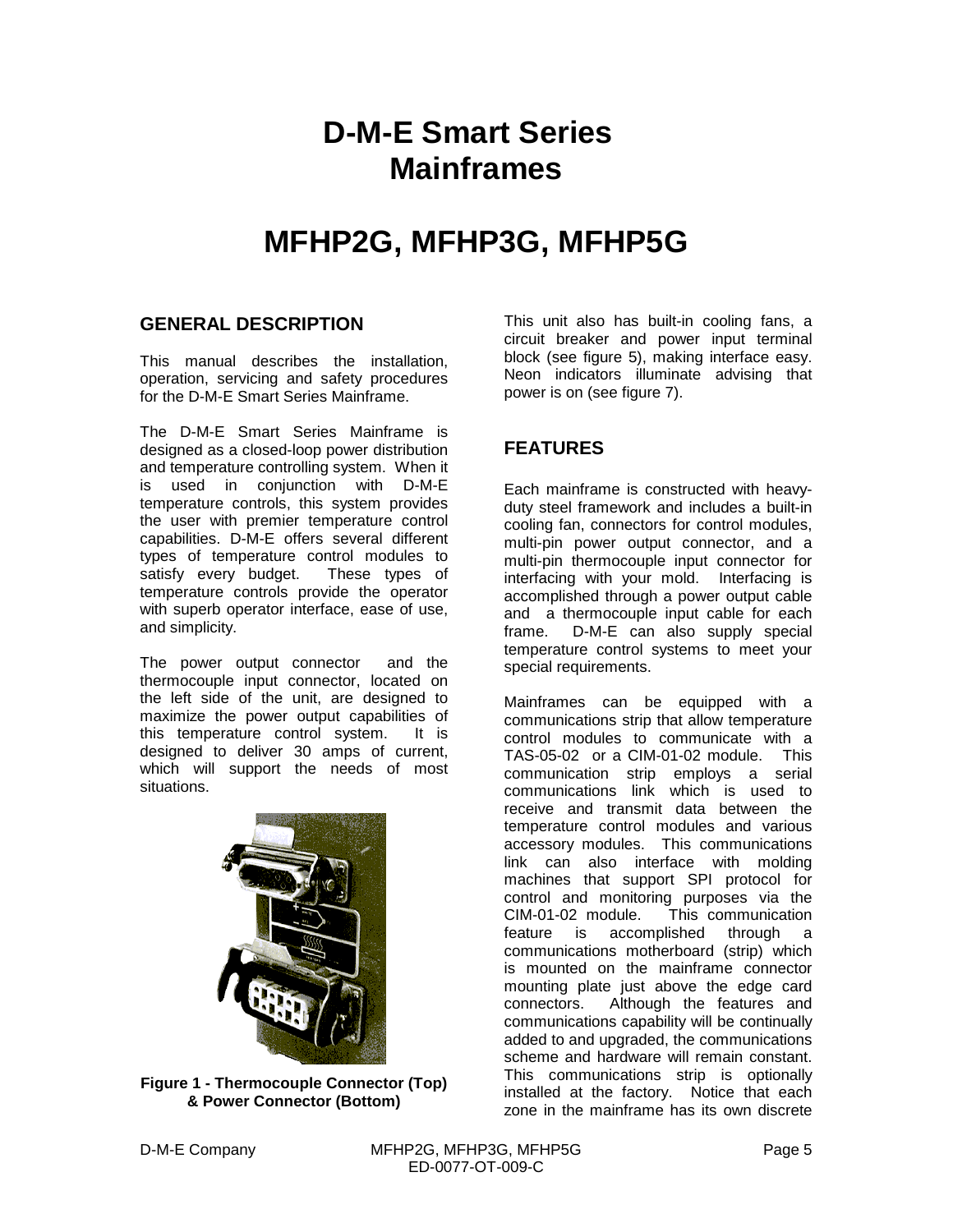address. With the address scheme used, it is possible to have up to 64 discrete addresses. Addressing is accomplished by cutting the solder links in the address lines, located on the rear of the communications strip. When a link is cut, it represents a binary 1; when it is not cut, it represents a binary 0. The standard numbering scheme is as follows: Looking at the back of the motherboard, we start at the extreme right with zone #1 which is coded in binary as "0001". Moving to the left, zone #2 is coded "0010" and zone #3 is "0011". etc., up through binary #63, with the 64th zone being coded binary "0000".

#### **WORLDWIDE WIRING CAPABILITIES**

Unless otherwise specified, all Smart Series mainframes will be supplied to accept 240 VAC, 3 phase, 4 wire, input power. Model numbers MFHP2G, MFHP3G,& MFHP5G, are wired for 208-240 VAC, 3 phase, 4 wire. Model numbers MFHPX2G, MFHPX3G, & MFHPX5G, are wired for 380-415 VAC, 3 phase, 5 wire. Wiring diagrams included in this manual are also located on the back panel of the mainframe. Wiring diagrams illustrate the variety of other voltage, phase and load balancing arrangements possible (such as 380-415 VAC, 3 phase; 208-240 VAC, single phase; and 110-120 VAC, single phase). These wiring adjustments can be performed in the field to suit the requirements of the application. Or, if specified at the time of original order, D-M-E will supply the mainframe configured to suit your input power application requirements.

#### **UNPACKING AND INSPECTION**

- 1. After unpacking, inspect your mainframe and check for any damage that may have occurred during shipment.
- 2. Check the circuit breaker disconnect and neon phase voltage indicators for damage.
- 3. Check for proper operation of circuit breaker by flipping breaker on and off with no voltage applied.
- 4. Check power output connector and thermocouple input connector for any physical damage.
- 5. Check AC input power wiring. The power input diagram is located on the back panel of the mainframe. This diagram indicates the input voltage configuration that was prewired at the factory. Make sure it matches what you ordered.

#### **SAFETY**

**SERVICE AND INSTALLATION OF THIS EQUIPMENT SHOULD ONLY BE PERFORMED BY QUALIFIED SERVICE PERSONNEL FAMILIAR WITH HIGH VOLTAGE ELECTRICAL CIRCUITS.**

#### **NOTE: ALL NATIONAL AND LOCAL ELECTRICAL CODES MUST BE FOLLOWED WHEN CONNECTING THIS EQUIPMENT.**

**WARNING:** When connecting AC power input cable, it is necessary to remove the mainframe back panel. Do not apply power to this cable or the unit when the back panel is removed.

**DANGER:** Do not connect AC power input cord to your in-plant power distribution system until mainframe back panel is securely in place.

**DANGER:** Do not attempt to insert low voltage modules into high voltage zones. Certain catastrophic failure of the module and possible injury to personnel in the area may result.

**DANGER:** Do not attempt to defeat the rejection scheme on low voltage modules as certain catastrophic failure of the module and possible injury to personnel in the area may result. Do not remove the rejection rod on the module. (See figure 2)

**DANGER:** Do not attempt to defeat the rejection scheme on high power modules as certain catastrophic failure of the module and possible injury to personnel in the area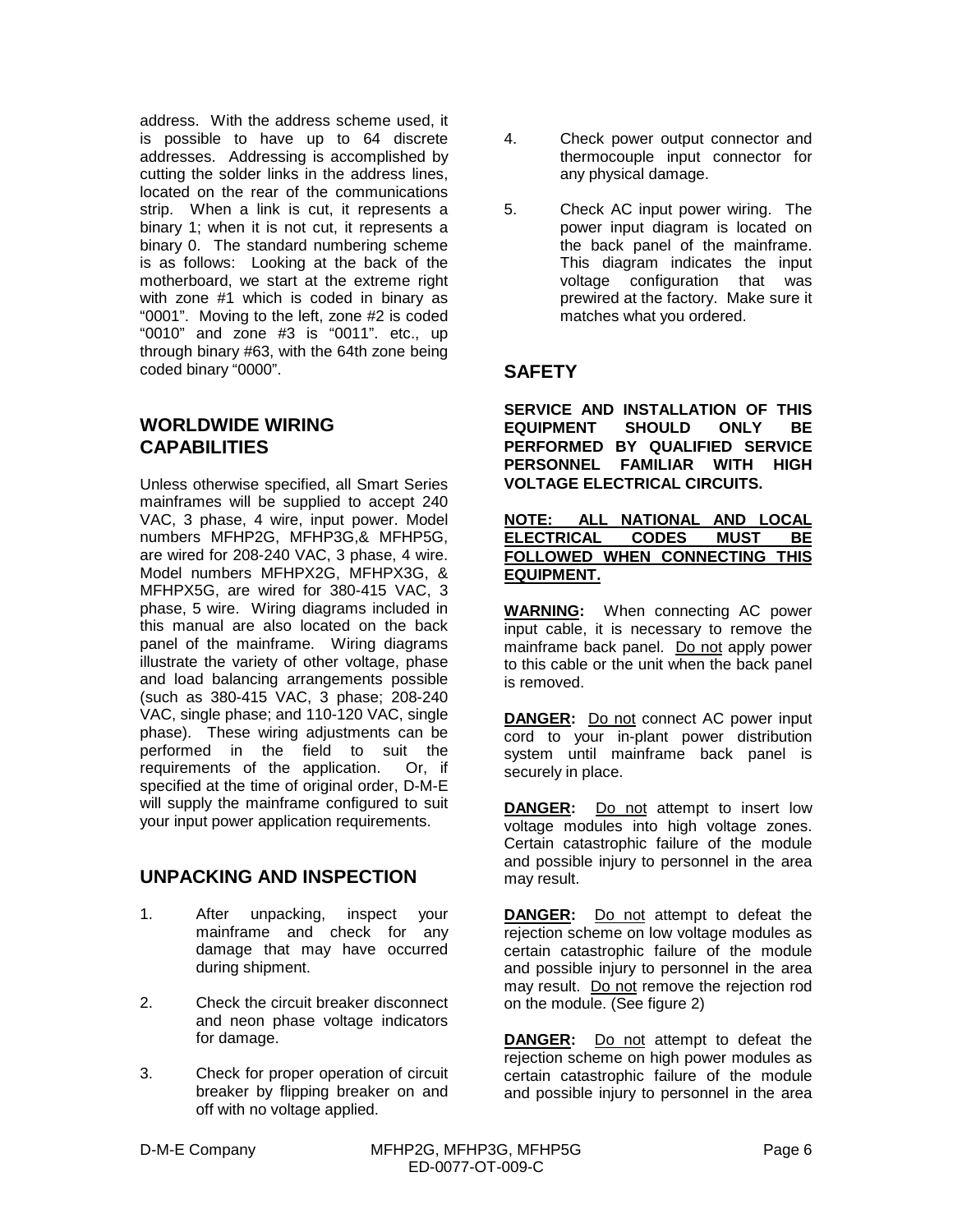may result. Do not remove the rejection rod on the module. (See figure 3)

**DANGER:** Do not attempt to defeat the rejection scheme on the rear connector panel of the mainframe as certain catastrophic failure of modules and mainframe and possible injury to personnel in the area may result. Do not remove the rejection rod on the mainframe. (See figure 4)



**Figure 2 - Rejection Rod on Low Voltage Modules (Do Not Remove)**



**Figure 3 - Rejection Rod on High Power Modules (Do Not Remove)**



**Figure 4 - Rejection Rod on Mainframe Connector Panel (Do Not Remove)**

#### **DANGER - HIGH VOLTAGE**

If it becomes necessary to service this equipment after AC input connections are complete, make sure that your in-plant disconnect mechanism is in the "OFF" position and is secured in the "OFF" position by a padlock or other means provided by the manufacturer of the disconnect mechanism. A **"LOCK-OUT"** mechanism is recommended to prevent power from being accidentally turned-on.

#### **INSTALLATION**

- 1. You are installing a piece of electronic equipment which is delicate and should not be subjected to any physical or environmental abuse. Select a cool, dry, wellventilated, environmentally clean location, away from heat, moisture and liquid carrying lines, i.e.: water cooling hoses, hydraulic hoses, etc.
- 2. Mainframes are shipped from the factory pre-wired for 240 VAC, 3 phase. Other voltage configurations are available on request (e.g. 240 VAC, single phase; 120 VAC. single phase).
- 3. Select the supply line input wire size according to national and local electrical codes. Refer to mainframe serial number label for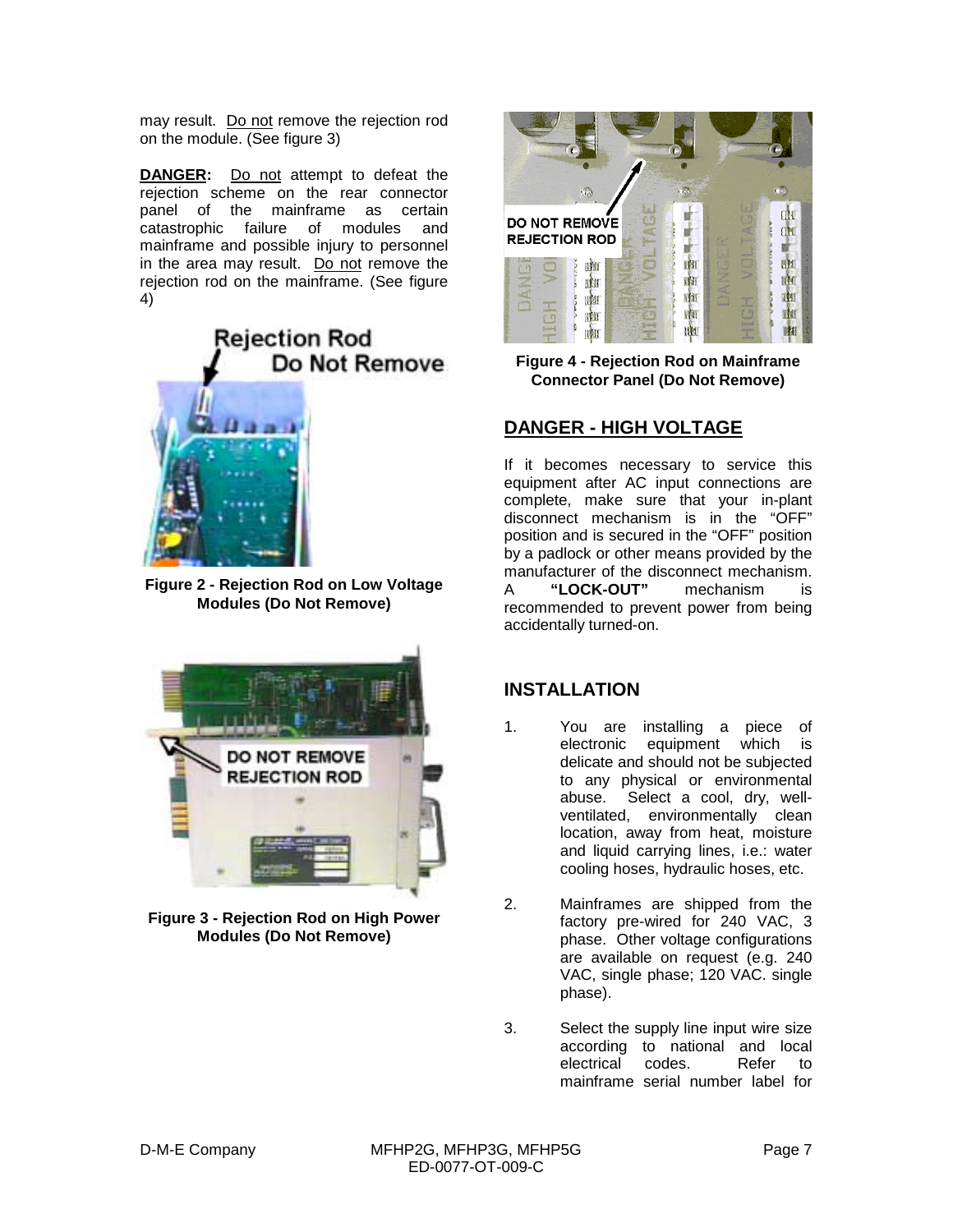amperage rating of circuit breaker in your mainframe.

- a) Remove mainframe back panel by removing screws around the perimeter of the panel.
- b) Insert input cable through access hole provided on the right side of the mainframe.
- 4. Connect your AC input cord to the input terminal block as shown on the rear panel, for the input voltage configuration you are attaching to.
	- a) **WARNING:** Make sure that the chassis has been earth grounded before applying power.
	- b) Take up excess slack in cable and secure with strain relief clamp provided on outside of cabinet.
- 5. If it becomes necessary to change to a voltage configuration other than what the system was prewired for at the factory, it will be necessary to follow the following instructions:
	- a) For 208-240 VAC, 3 phase, refer to figure 19.
	- b) For 380-415 VAC, 3 phase, refer to figure 20.
	- c) For 240 VAC, single phase, refer to figure 21.
	- d) For 120 VAC, signal phase, refer to figure 22.
- 6. Make sure mainframe back panel is securely in place before connecting power to mainframe.
- 7. Route AC input cable to a branch circuit (service) disconnect switch and attach leads to fused side of switch. Be sure ground lead is attached to a good earth ground.
- 8. Where required, insert appropriate fuses in fused disconnect box.
- 9. Connect power & thermocouple cables to mainframe and mold.
- 10. Refer to Module Specifications sheets supplied with module for front panel controls and module operation for the specific module being used.

#### **WARNING: BEFORE APPLYING POWER, MAKE SURE ALL NATIONAL AND LOCAL ELECTRICAL CODES HAVE BEEN FOLLOWED AND ALL SAFETY PRECAUTIONS ARE TAKEN.**

**IMPORTANT:** For mold wiring and heater connection information, refer to mold connector wiring diagram.



**Figure 5 - Power Input Terminal Block**

#### **OUTPUT CURRENT LIMITATIONS**

Each Smart Series mainframe is equipped with a three-pole, fast-acting 70 amp magnetic circuit breaker, (see figure 7). This circuit breaker limits the maximum input and output current of the mainframe and protects the mainframe internal wiring. The output current limitation for each frame is determined by the size of the circuit breaker in the mainframe.

An optional Current Voltage Monitor is available. It monitors line voltages or the current of a particular zone (see figure 6).

WARNING: Before inserting or removing any modules from the mainframe, turn the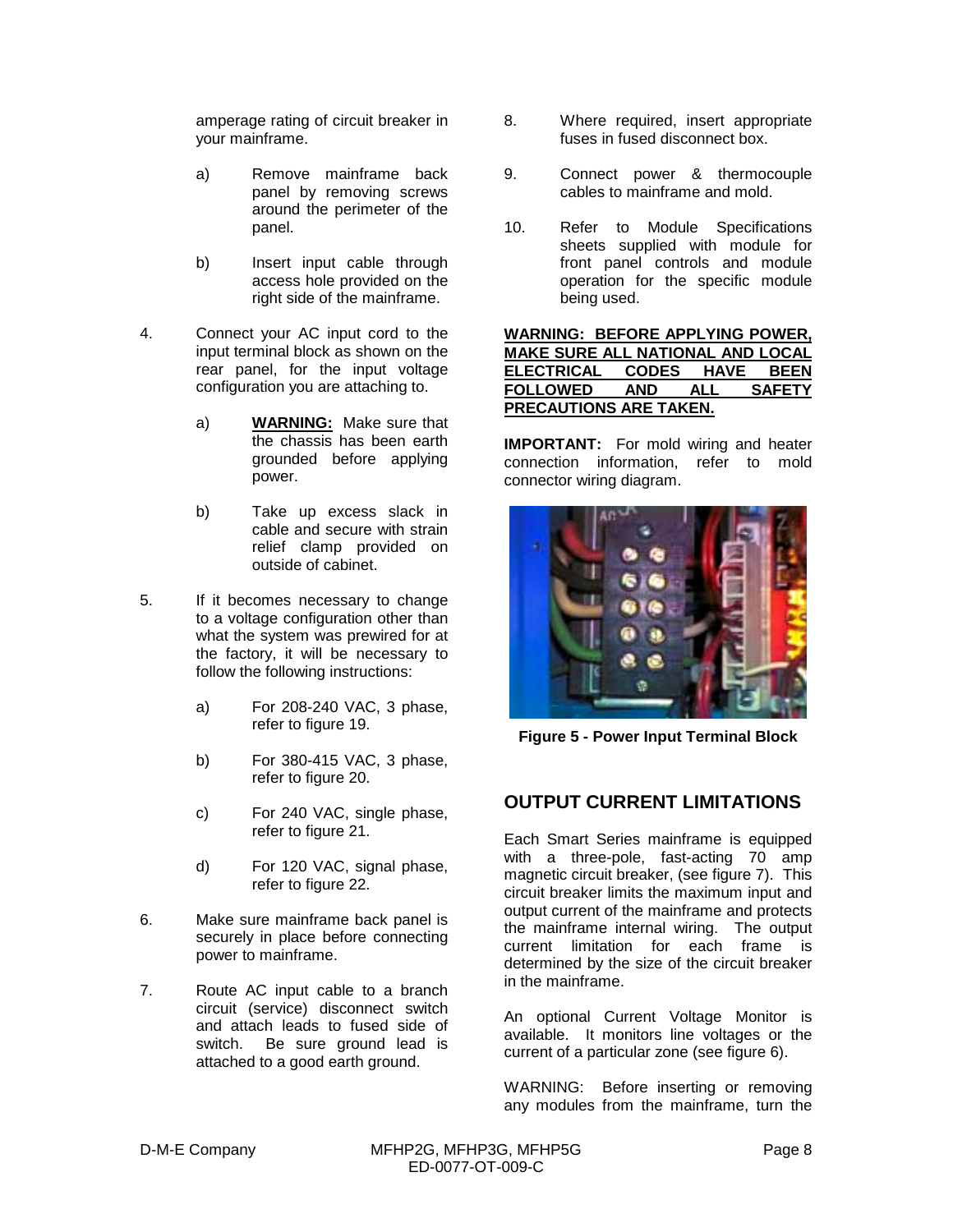power "OFF" by flipping the circuit breaker handle to the "OFF" position. Otherwise, certain module damage will occur.



**Figure 6 - Current Voltage Monitor Circuit Breaker Panel**



**Figure 7 - Standard Circuit Breaker Panel**

#### **MAINFRAME WIRING**

Provided in this booklet, (figure 19), is a schematic diagram of a standard 5 zone high power mainframe. The Connectors J1 through J12 in a 5 zone mainframe, J1 through J8 in an 3 zone mainframe, and J1

through J5 in a 2 zone mainframe, are the module edge card connectors shown with their respective interconnections. Refer to edge connector for printed circuit board connections (see figure 8). Note that the AC input power contact #6 and #7 on the edge card connector are specifically designated for 240 VAC in zones 1 through 12.

Note: The first and last module slots of the 3 & 5 zone frames, (first slot only of a 2 zone frame), is reserved as accessory zone(s). It cannot output power to a load.

The module output power is connected to the mainframe power output connector, located on the left side of the mainframe, via contact #4 and #5 of the edge card connector.



**Figure 8 - Rear View of Edge Card Connector**

#### **PIN ASSIGNMENTS OF THE EDGE CARD CONNECTOR:**

Please refer to figure 8 for location of pins.

- **Pin 1** From Thermocouple Positive (+)
- **Pin 2** From Thermocouple Negative (-)
- **Pin 3** (not used)
- **Pin 4** To Heater Load
- **Pin 5** To Heater Load
- **Pin 6** From Applied Line Voltage
- **Pin 7** From Applied Line Voltage
- **Pin 8** From Earth Ground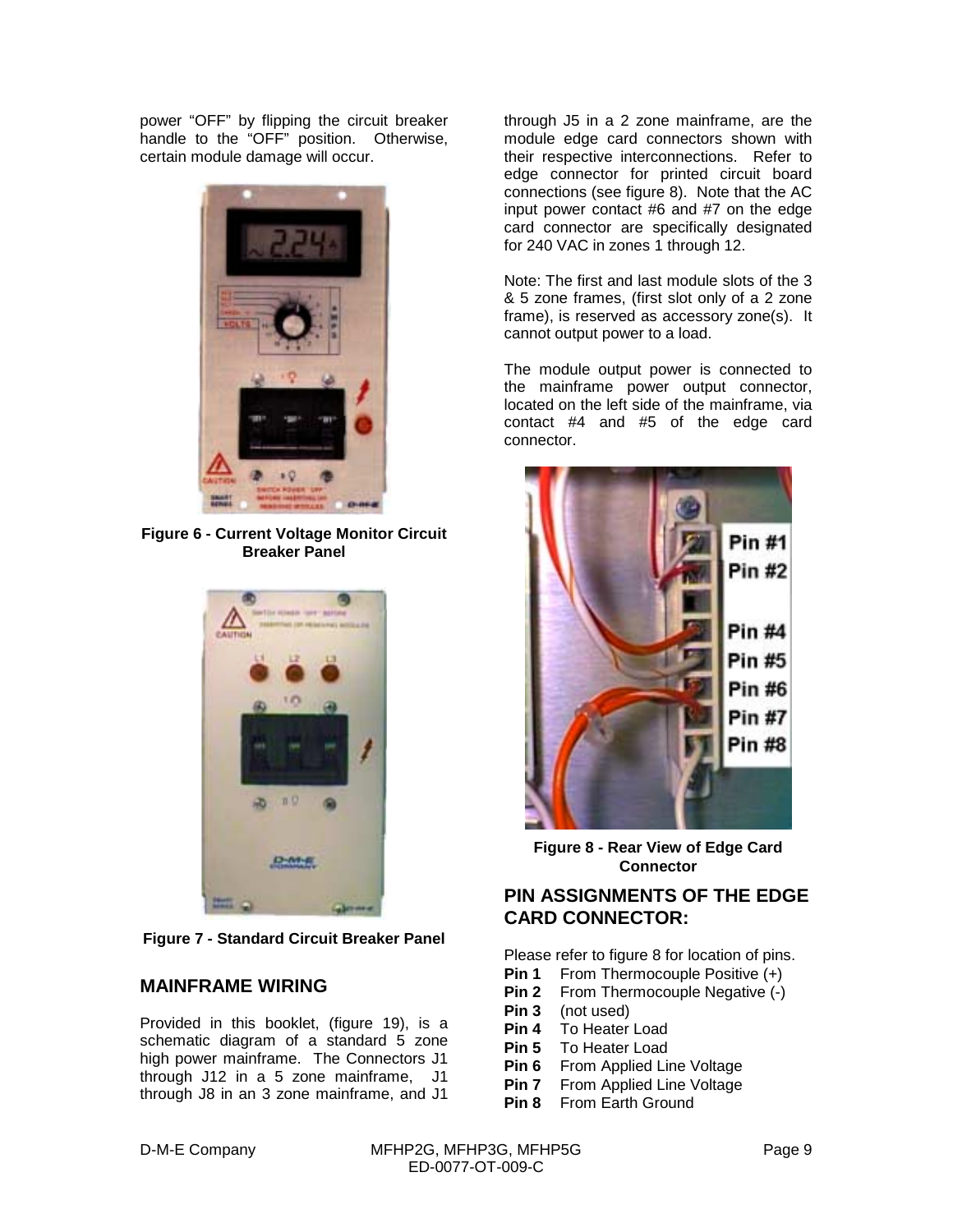Thermocouple (T/C) input is accomplished by connecting the cable to the thermocouple input connector located on the left side of the mainframe. The T/C signal is attached to the appropriate module via T/C extension wires connecting the T/C input connector to contacts #1 and #2 on the appropriate module edge card connector. Refer to figure 8, and note that thermocouples are connected to contact #1 which is positive (white wire) and contact #2 which is negative (red wire). A schematic of the mainframe power output connector as well as the thermocouple input connector is also provided in this booklet (see figure 26).

Altering the wiring in the rear cabinet to configure the mainframe for a different voltage or phasing situation is accomplished by using "Push-On" terminals. These terminals provide a fast and easy method for configuring the mainframe for alternate wiring configurations that can be easily adjusted in the field (see figure 9).



**Figure 9 - "Push-On" Terminals**

#### **TEMPERATURE CONTROL SYSTEM CONSIDERATIONS:**

There are many factors to consider when employing a temperature control system. All power requirements should be examined to make sure that the control system is matched to the heaters that are intended to be controlled:

- 1. Are the heaters 240 VAC or 120 VAC?
- 2. What is the wattage of the heater? Is the module's output amperage capability adequate for the heater to be controlled?
- 3. Is the control system sized adequately for all heaters that need to be controlled?
- 4. Is the input power three phase or single phase?
- 5. Does the wiring configuration of the mainframe match the power distribution system that is to be used?

#### **TEMPERATURE CONTROL THEORY CONSIDERATIONS:**

In any temperature control system, it is important to minimize the lag time between the heat source (heater) and the heat sensor (thermocouple). The lag time is the time it takes for the heat to travel from the heater to the thermocouple. It is very important to keep the physical distance between the heater and the thermocouple at an absolute minimum. Best results are obtained when the heater and thermocouple are in an integral unit, such as D-M-E's "HCTC" series heaters. The greater the distance between heater and sensor (thermocouple), the greater the control error and difficulty.

Make sure that the heater to be used has adequate power (wattage) to elevate the material to be heated to the desired temperature.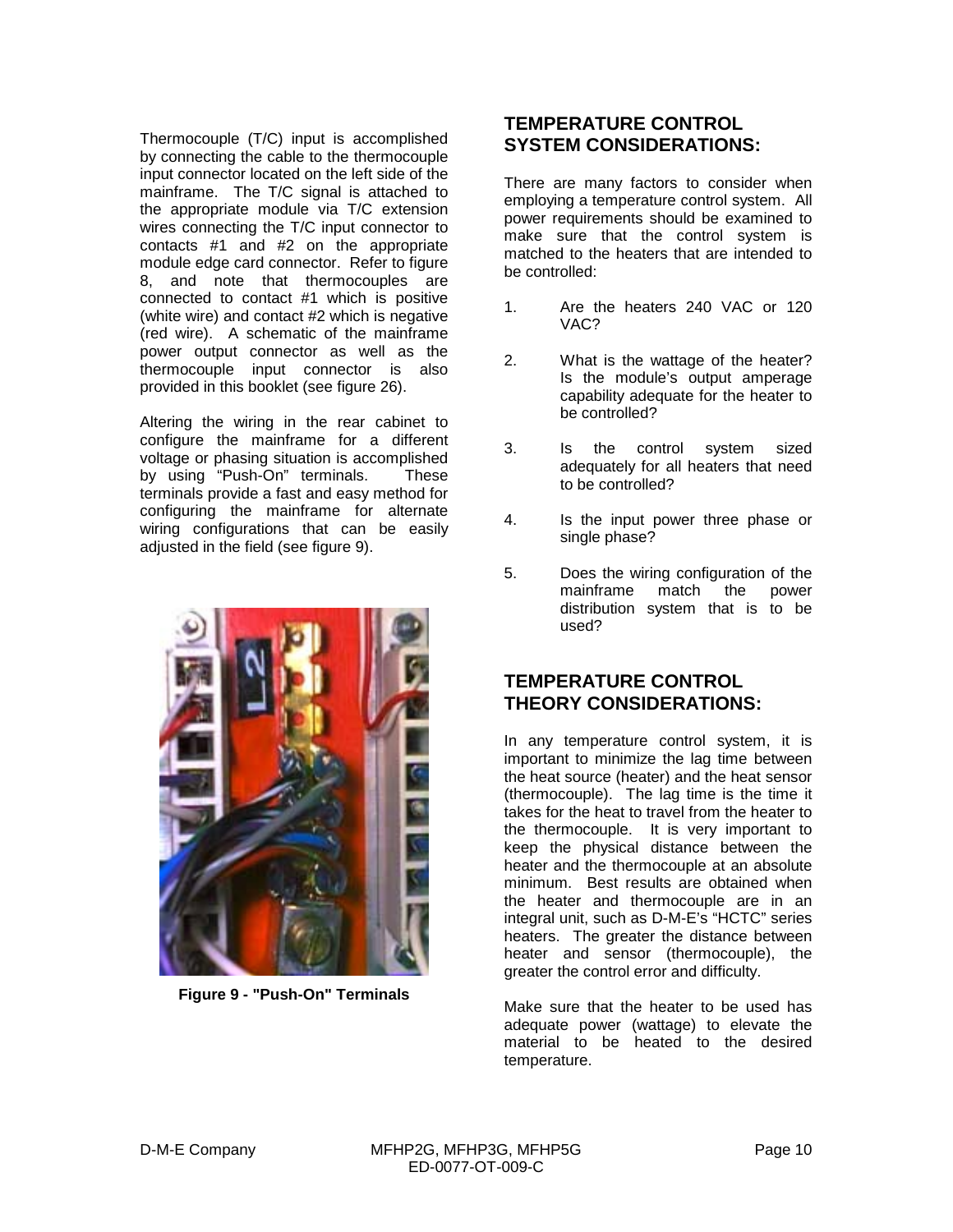If you have any questions or require additional information, contact your local D-M-E representative.

#### **CONNECTORS AND CABLES:**

D-M-E inventories standard mold power cables and standard thermocouple cables that interface with 2, 3 or 5 zone mainframes. They are available in 10 or 20 foot lengths, or special lengths on request.

#### **TERMINAL MOUNTING BOXES:**

D-M-E also inventories terminal mounting boxes to provide an easy and economical method of mounting the power / thermocouple connectors on the mold.

#### **TRANSFORMER KITS:**

D-M-E inventories three standard sizes of step-down transformers: 6, 9 and 15 KVA. Each transformer steps voltage down from 480 VAC, 3 phase, to 240 VAC, 3 phase, in 6, 9 and 15 KVA ratings. Other transformer sizes are also available on special request.

#### **ACCESSORIES TO COMPLETE YOUR MOLD DESIGN:**

To complete your temperature control system, the following accessories are suggested:

♦ Mold power input connectors and panel mount base, (see below).



**Figure 10 - Mold Power Input Connector (PICH Type)**

| <b>NUMBER</b><br>OF ZONES | <b>CATALOG</b><br><b>NUMBER</b> |
|---------------------------|---------------------------------|
| 2 OR 3                    | PICH <sub>23</sub> G            |
| 5                         | PICH <sub>5G</sub>              |

Mold thermocouple output connectors and panel mount base, (see below).



**Figure 11 - Mold Thermocouple Connector (MTC Type)**

| <b>NUMBER</b><br><b>OF ZONES</b> | <b>CATALOG</b><br><b>NUMBER</b> |
|----------------------------------|---------------------------------|
| 2.3&5                            | MTC5G                           |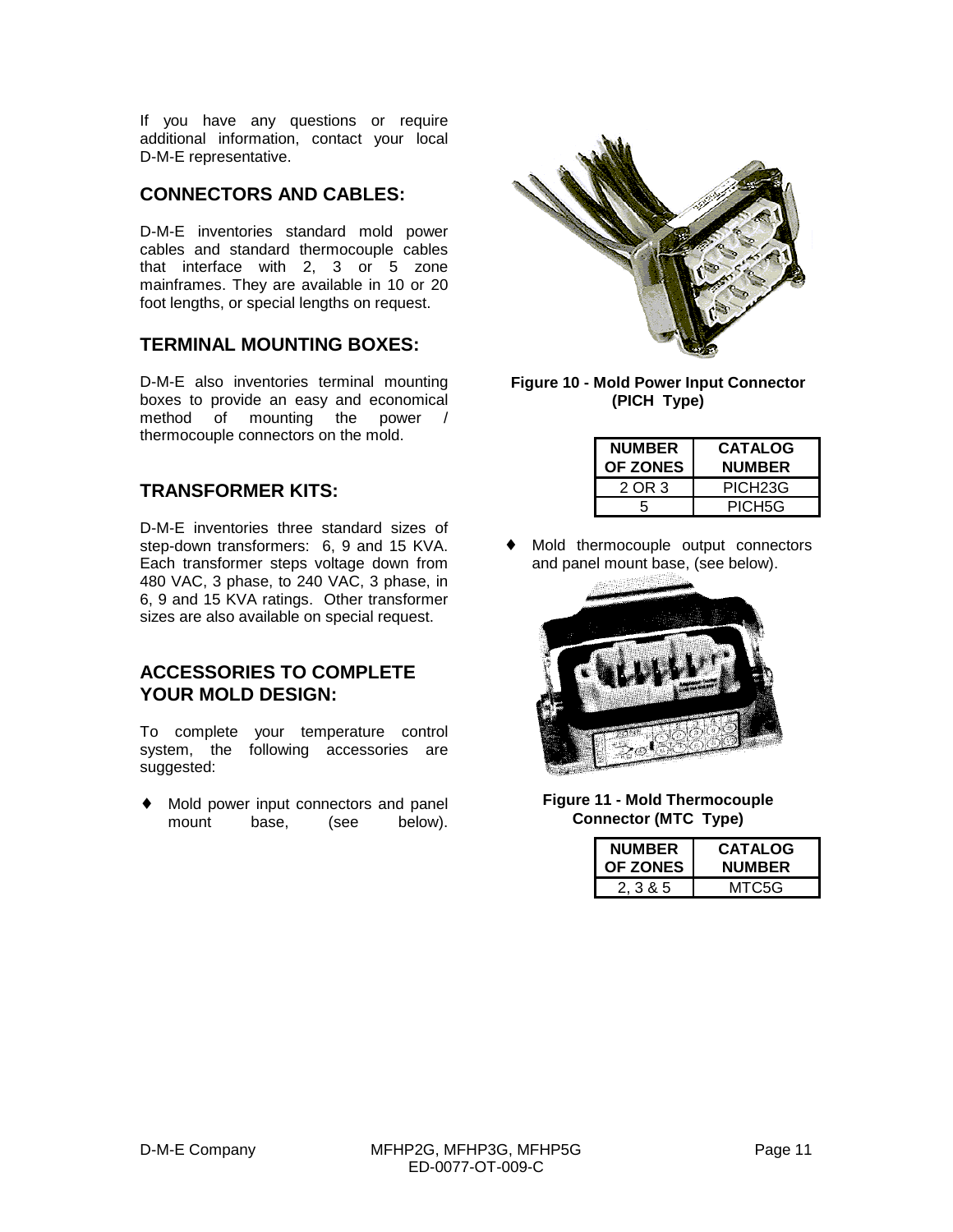• Terminal mounting box, (see below).





| <b>CATALOG</b><br><b>NUMBER</b> | "X"    | "Y"    |
|---------------------------------|--------|--------|
| <b>MOLD POWER INPUT</b>         |        |        |
| PICH23TBG                       | 4.990  | 5.614  |
| PICH5TBG                        | 6.052  | 6.676  |
| <b>MOLD THERMOCOUPLE OUTPUT</b> |        |        |
| MTC5TBG                         | 4.250  | 4.875  |
| <b>COMBO POWER/THERMOCOUPLE</b> |        |        |
| PTCH23TBG                       | 9.906  | 10.530 |
| PTCH5TBG                        | 10.437 | 11.061 |





• Mold power cables in 10 foot or 20 foot lengths (see below). A schematic diagram of these cables is shown in figure 27.



**Figure 14 - Mold Power Cable**

|                                  | <b>10 FOOT</b><br><b>LONG</b>   | <b>20 FOOT</b><br><b>LONG</b>   |
|----------------------------------|---------------------------------|---------------------------------|
| <b>NUMBER</b><br><b>OF ZONES</b> | <b>CATALOG</b><br><b>NUMBER</b> | <b>CATALOG</b><br><b>NUMBER</b> |
| 2 OR 3                           | MPCH23C10G                      | MPCH23C20G                      |
|                                  | MPCH5C10G                       | MPCH5C20G                       |

♦ Thermocouple cables in 10 foot or 20 foot lengths (see below). A schematic diagram of these cables is shown in figure 28.



**Figure 15 - Thermocouple Cable**

|                      | 10 FOOT        | <b>20 FOOT</b> |
|----------------------|----------------|----------------|
|                      | <b>LONG</b>    | <b>LONG</b>    |
| <b>NUMBER</b>        | <b>CATALOG</b> | <b>CATALOG</b> |
| <b>OF ZONES</b>      | <b>NUMBER</b>  | <b>NUMBER</b>  |
| 2, 3 & 5             | <b>TC5C10G</b> | <b>TC5C20G</b> |
| <b>REPAIR KITS</b>   |                |                |
|                      |                | <b>CATALOG</b> |
| <b>DESCRIPTION</b>   |                | <b>NUMBER</b>  |
| <b>MOLD END KIT</b>  |                | CKTF15G        |
| 5 ZONE (FEMALE)      |                |                |
| <b>FRAME END KIT</b> |                | CKTF112AG      |
| ALL FRAMES (FEMALE)  |                |                |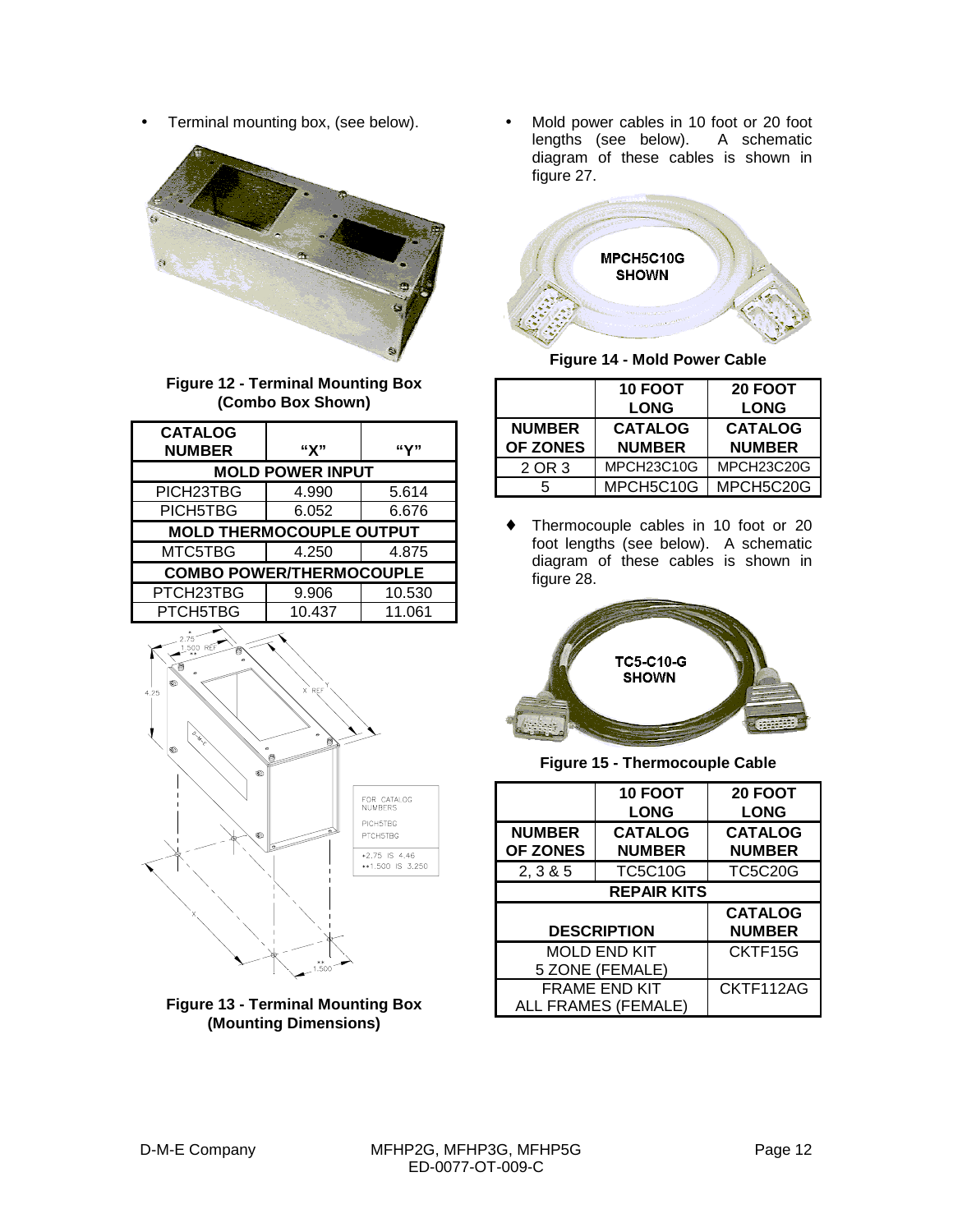- ♦ Temperature control modules. **NOTE: Temperature control modules are not included with this mainframe, they must be ordered separately.** One module is required for each zone of temperature control. Any of D-M-E's standard 30 Amp temperature controllers will operate in the mainframe.
- ♦ For safety considerations, all unused zones must be covered with blank panels. Use one D-M-E #MFBP-10G blank panel for every zone that is not used.

#### **REPLACEMENT PARTS:**

Replacement parts listed below:

| <b>CATALOG</b><br><b>NUMBER</b> | <b>DESCRIPTION</b>                                                   |
|---------------------------------|----------------------------------------------------------------------|
| SSS101                          | #10-32 Set screw for<br>protective shield                            |
| <b>MPS0005</b>                  | Protective shield<br>5-zone                                          |
| <b>MPS0008</b>                  | Protective shield<br>8-zone                                          |
| <b>MPS0012</b>                  | Protective shield<br>12-zone                                         |
| CBD50                           | 50 amp<br>circuit breaker                                            |
| CBD70                           | $\overline{70}$ amp<br>circuit breaker                               |
| <b>PIN0120</b>                  | Male pin for<br>thermocouple<br>connectors PIC type<br>(20 AWG)      |
| <b>PIN0220</b>                  | Female socket for<br>thermocouple<br>connectors PIC type<br>(20 AWG) |
| <b>RPM0004</b>                  | Amber neon light used<br>on breaker panel                            |
| <b>RPM0044</b>                  | Card guide                                                           |
| <b>RPM0046</b>                  | Replacement pins for<br>edge card connector                          |
| <b>RPM0047</b>                  | Extraction tool for all<br>PIC type (PINXXXX)<br>connector pins      |
| <b>RPM0048</b>                  | Extraction tool for edge<br>card connector pins                      |
| <b>WHT1919</b>                  | Crimp tool for PIC type<br>(PINXXXX) pins                            |
| MFBP10G                         | Blank panel to cover<br>unused 15 amp zones                          |
| MFBP30G                         | Blank panel to cover<br>unused 30 amp zones                          |

| CKF312G | Edge card connector<br>kit (connector & 7 pins) |
|---------|-------------------------------------------------|
|         |                                                 |



**Figure 16 - Edge Card Connector Kit, CKF312G (includes pins). Use RPM0046 to order pins separately.**

#### **TROUBLESHOOTING:**

If the fuses in a module clear upon initial power up, the heater output(s) are probably grounded.

#### **FAN & NEON FUSE BOARD:**

This board distributes power to the fan & neon lamps only. It is wired into the back of the mainframe where the wiring for the fans and neon lamps are attached to the terminal strips on this board. **DO NOT WIRE CONTROL ZONES TO THIS BOARD**. Use exact replacement fuses.



**Figure 17 - Fan & Neon Fuse Board**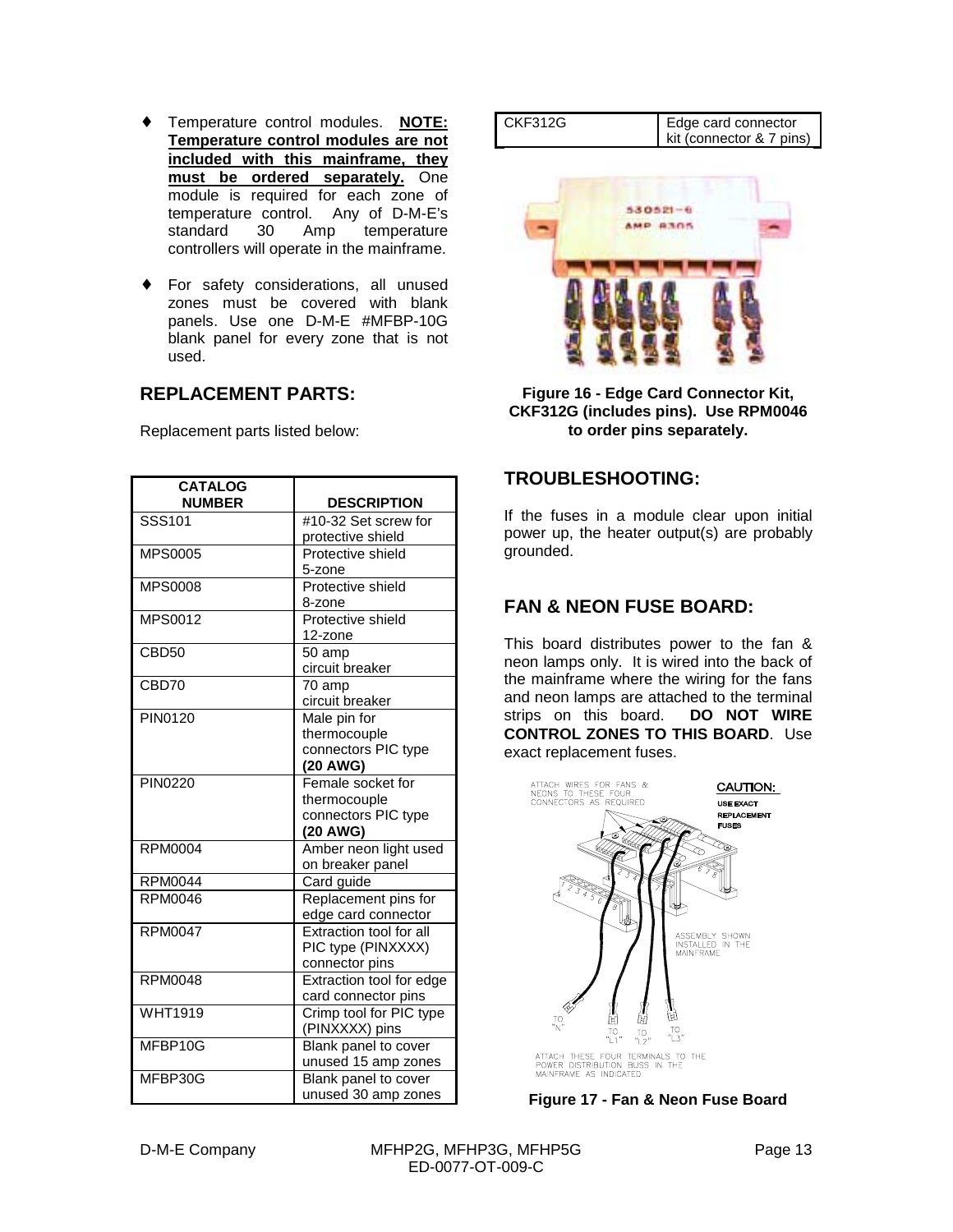





**Figure 19 - Back Panel Wiring, Diagram A**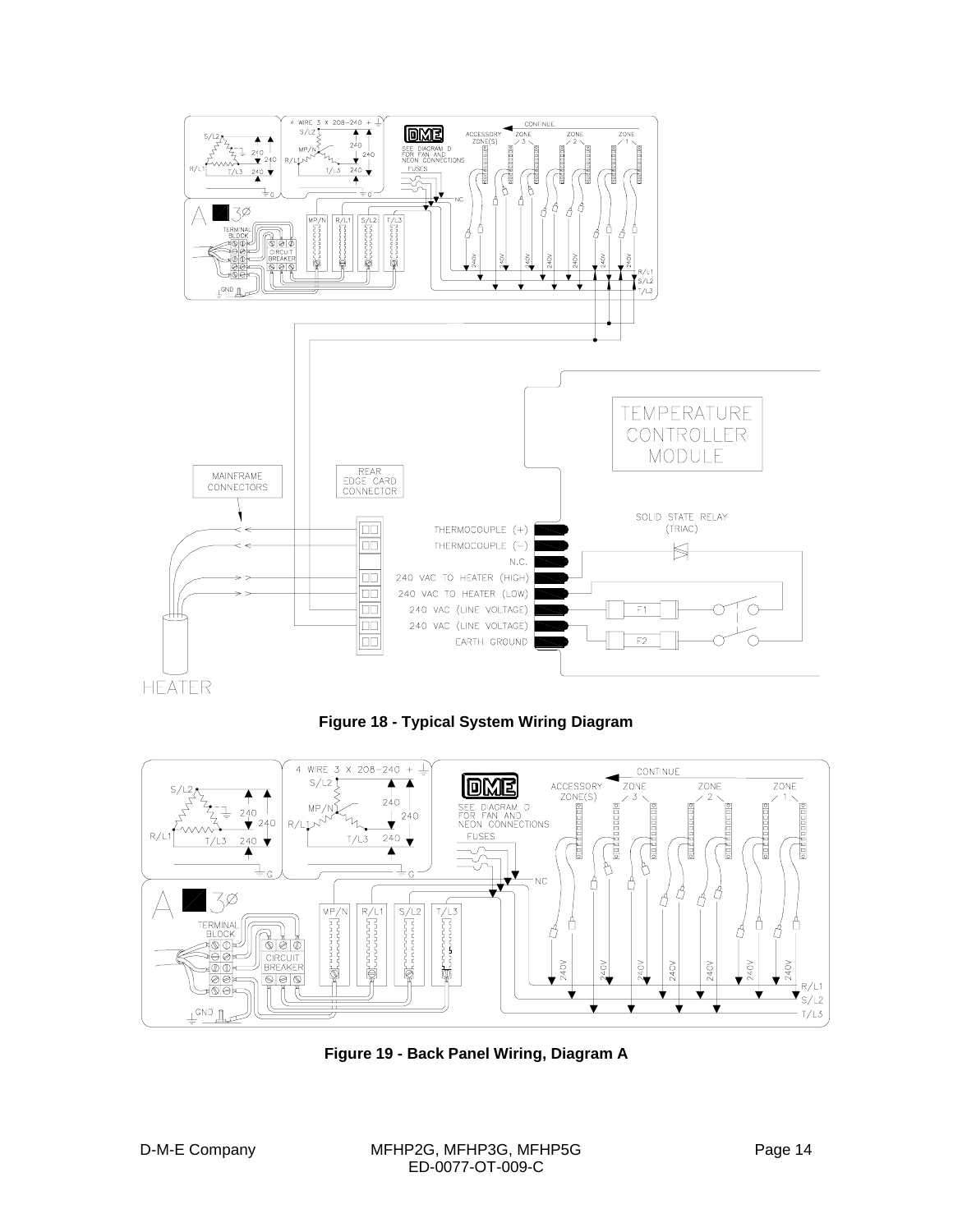





**Figure 21 - Back Panel Wiring, Diagram C**



**Figure 22 - Back Panel Wiring, Diagram D**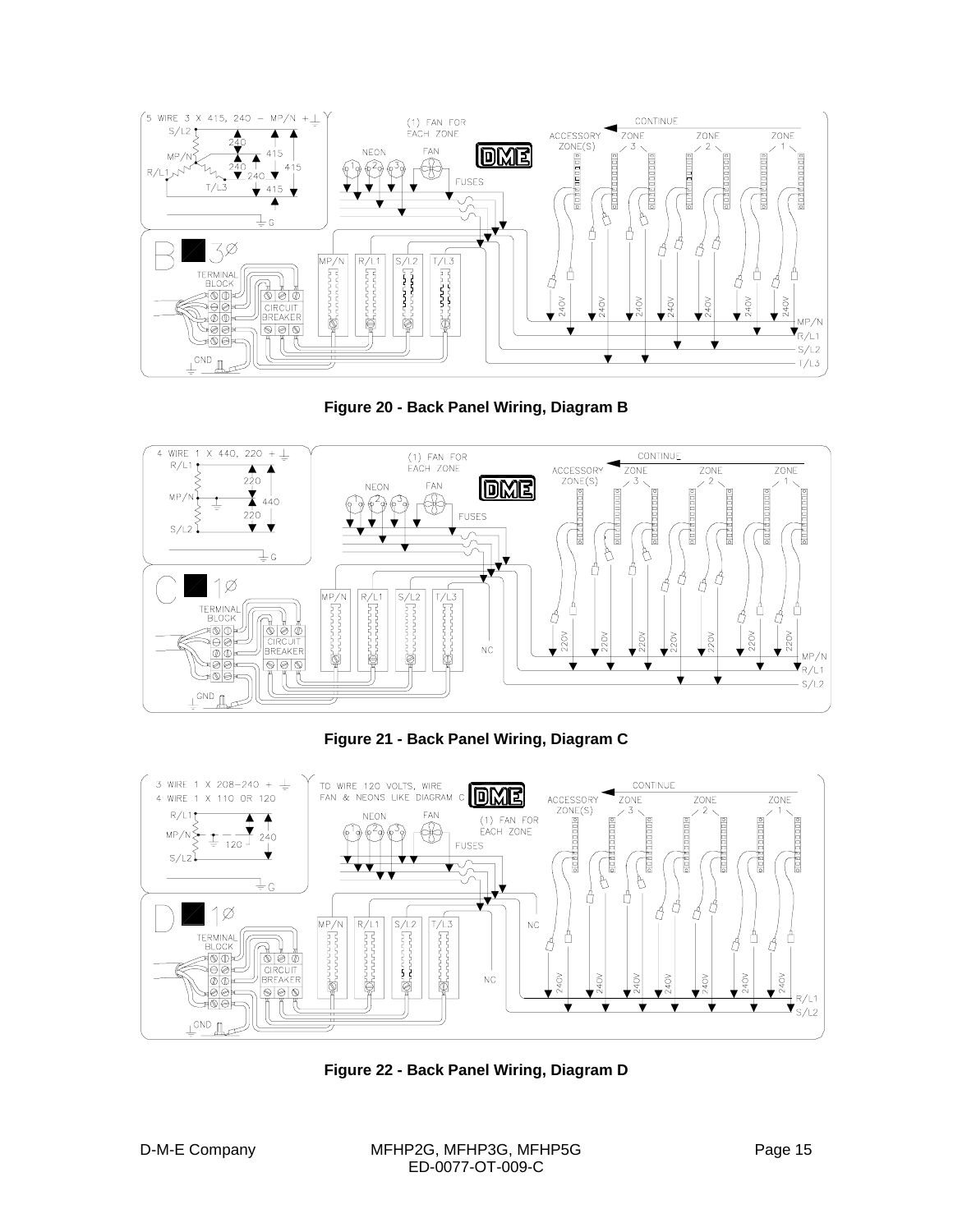NOTE: 1. Mating cable connectors are wired the same as frame connectors shown

- 2. Wires in frames are color coded for reference when rewiring of frame connectors is necessary (see owners manual). Even so, additional coding of these wires to connector(s) being replaced is suggested to expedite rewirin
- 3. All grounds must be connected to ensure operator safety.



**Figure 23 - Mainframe Connector Wiring, 2, 3 & 5 Zone High Power Mainframes)**

#### **EUROPEAN CONFORMITY (CE) REQUIREMENTS:**

DME mainframes are shipped with 3MM x 10MM screws that are to be used to secure DME modules to the mainframe for the purpose of satisfying CE requirements. When the modules are screwed down securely, they are considered to be CE certified (compliant). **NEVER REMOVE OR INSERT MODULES WHEN MAINFRAME CIRCUIT BREAKER POWER IS ON.**



**Figure 24 - European Communities Conformity Requirement**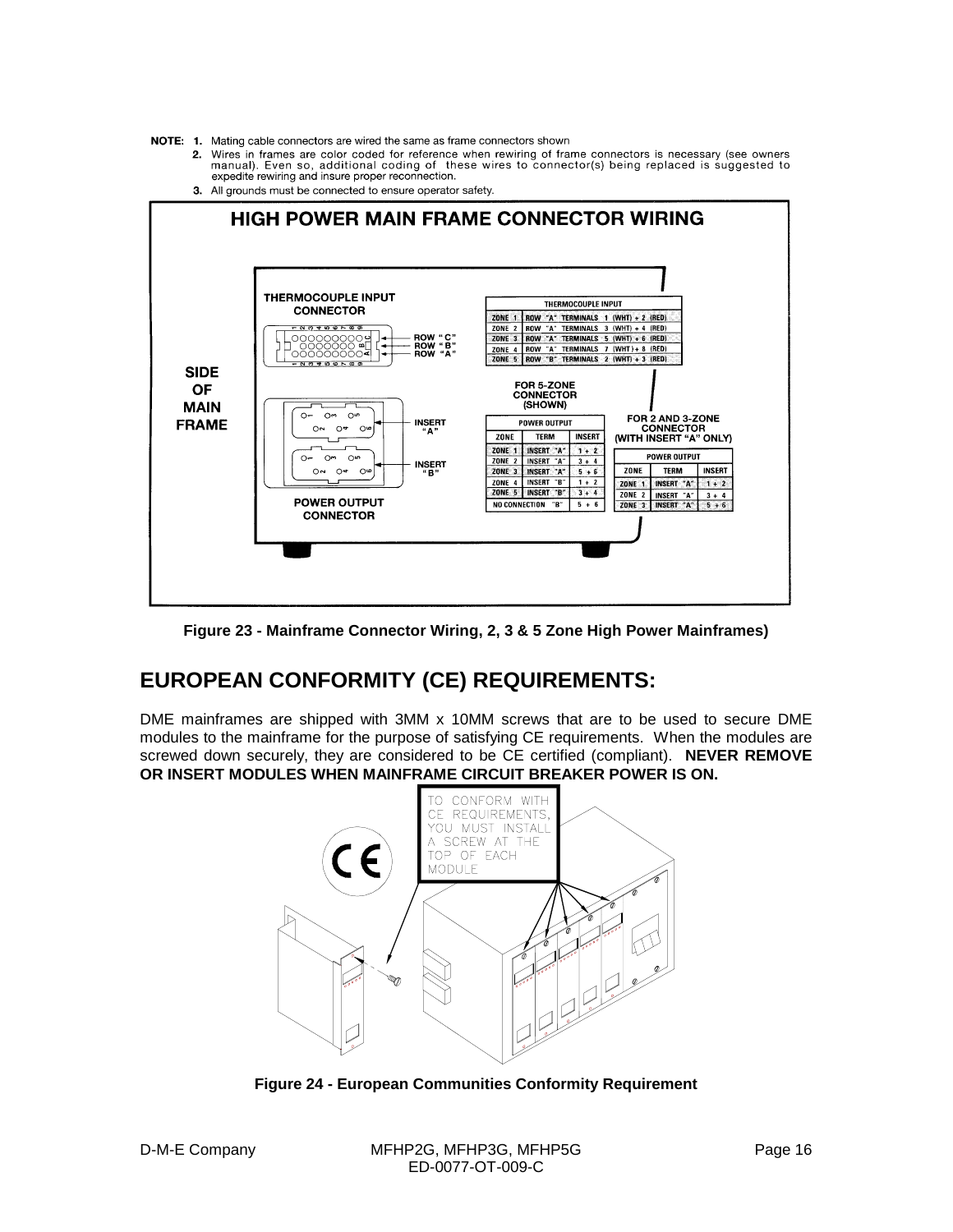

**Figure 25 - Mold Power & Thermocouple Connections**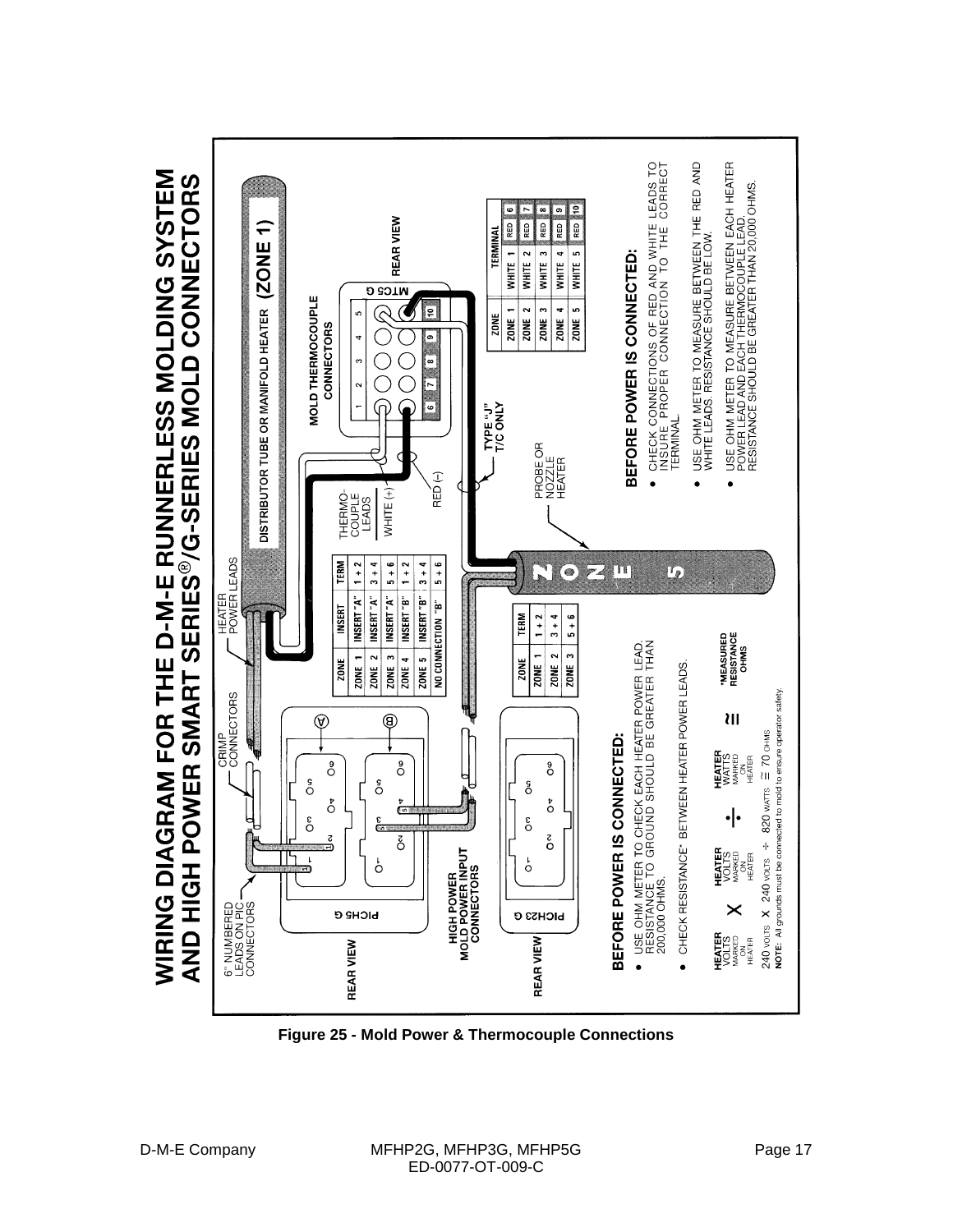

**Figure 26 - Power Connector & Thermocouple Connector (Mainframe)**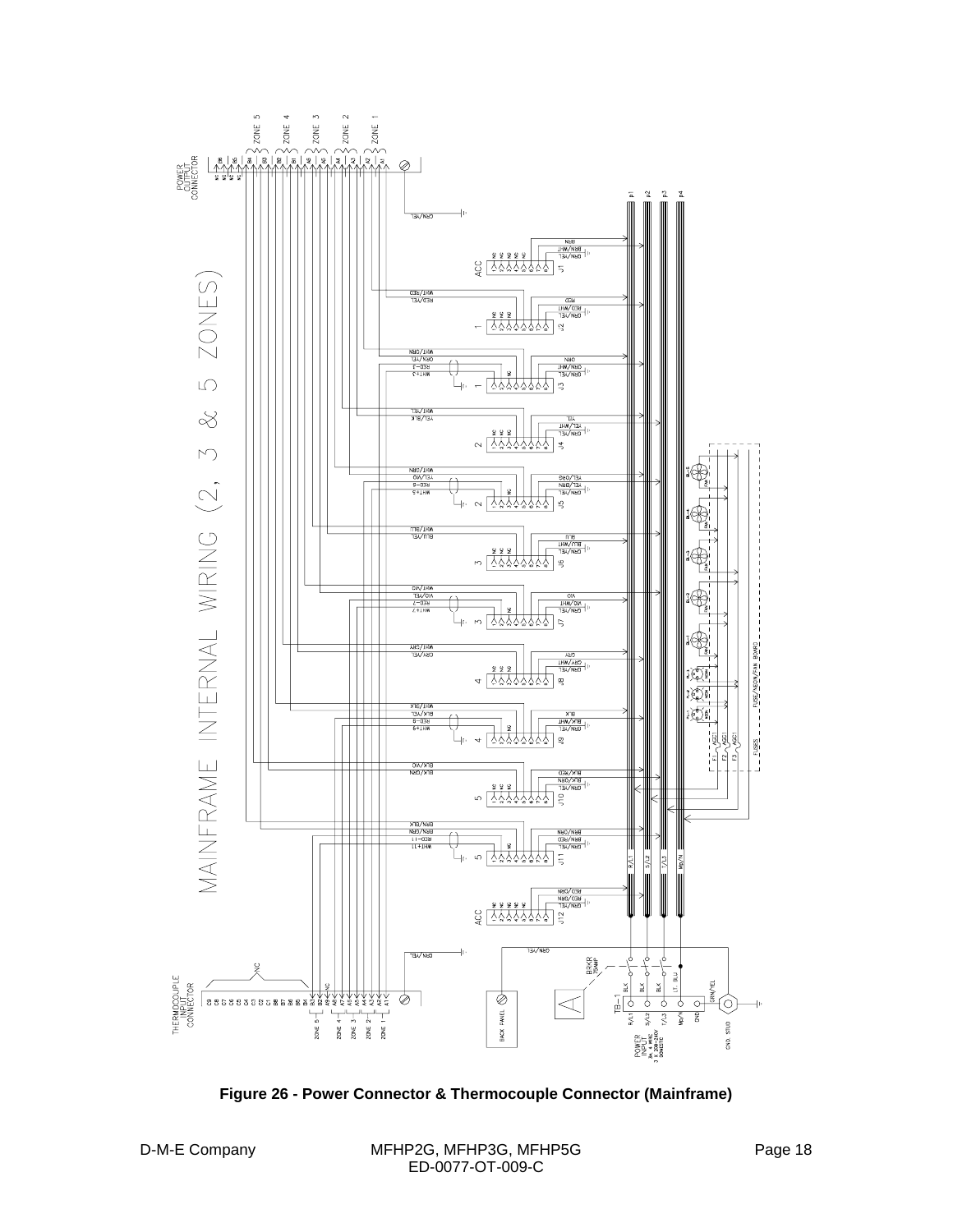

**Figure 27 - Schematic of 2, 3 & 5 Zone, 30 Amp, High Power Cables**



**Figure 28 - Schematic of 2, 3 & 5 Zone, Thermocouple Cable**